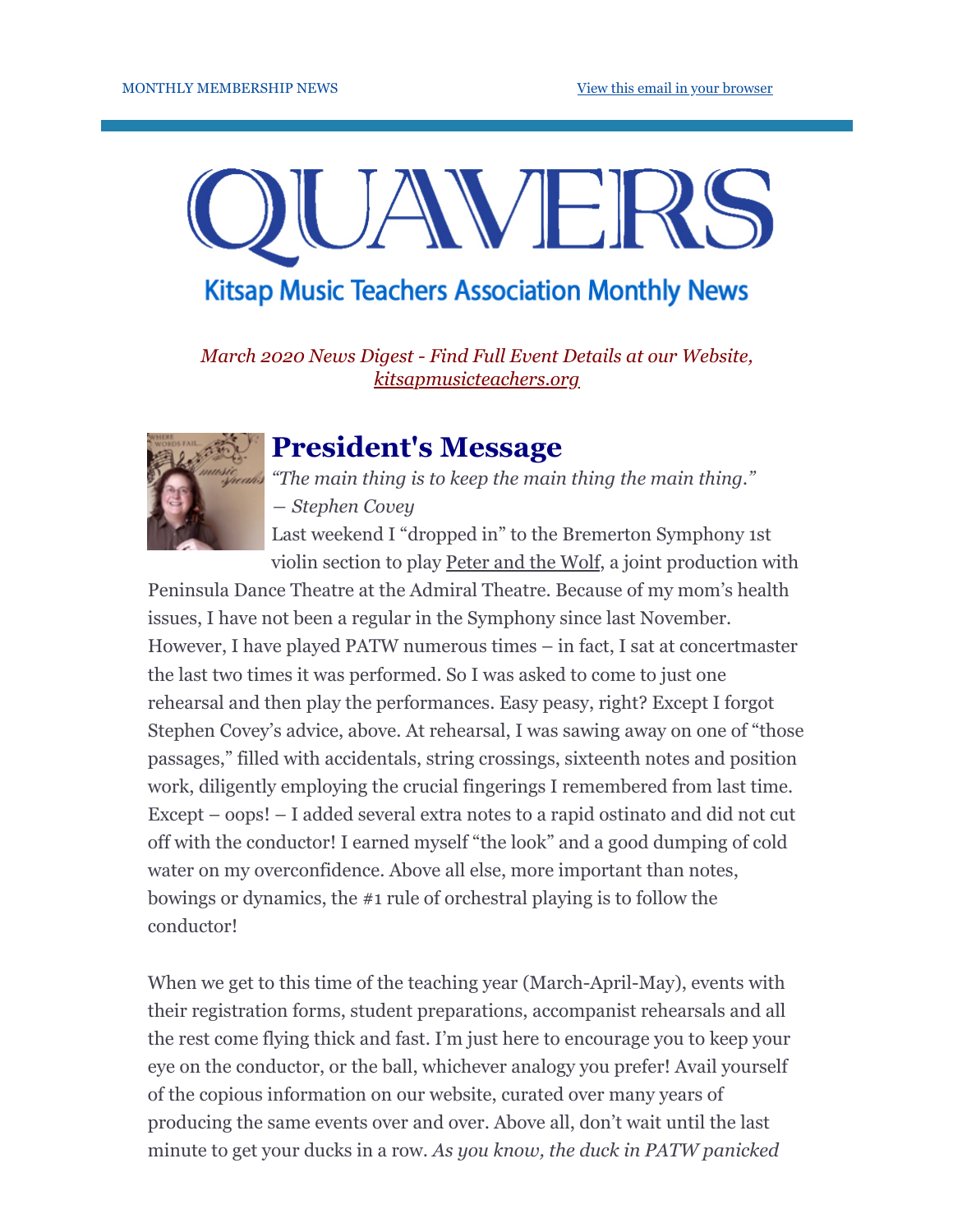*and came to a bad end!!* Our intrepid event chairs are available to help you jump through the hoops if you ask them! MAP: Sun Gamble, Melanie Kurtzbein, Melanie Stroud. Competitions: Mary Grant and "the Melanies." Carnival: Debra Florian, Melanie Stroud, Diane Layton. Senior Celebration: Eva Crim.

It's time: Go forth and catch that wolf!

**Jane Melin** President, Kitsap Music Teachers Association

## **From the VP: Meeting News**



Once again, we will not be having a member meeting or program this month, due to MAP, competitions, and other exciting events. So this may be a good time to ponder... if you could choose any topic, or any speaker, to present a program for our chapter, what or who would it be? You all have so many

wonderful ideas and connections that I would love to hear more about! What would be an ideal program for you? [Give your ideas here!](https://docs.google.com/forms/d/e/1FAIpQLSeyPETjCyMK7q7D9iOipKHps6go8zxwQQFtFvEnBv0ZkLQWsA/viewform?usp=sf_link)

In the meantime, if you are really missing our regular monthly meetings and programs, there are SO many webinars available at [MTNA.org,](https://www.mtna.org/MTNA/Learn/Webinars/2019_Webinars.aspx) as well as many other great resources:

- [Parent and Student Resources](https://www.mtna.org/MTNA/Learn/Parent_and_Student_Resources/Parent_and_Student_Resources.aspx)
- [Wellness Resources](https://www.mtna.org/MTNA/Learn/Wellness_Resouces/Musician_Wellness.aspx)
- [Studio Resources](https://www.mtna.org/MTNA/Learn/Studio_Resources.aspx)
- [Teaching Tips](https://www.mtna.org/MTNA/Learn/Webinars/[@]MTNA/Learn/Tips/Teaching_Tips.aspx)
- [Websites for Kids](https://www.mtna.org/MTNA/Learn/Parent_and_Student_Resources/Websites_for_Kids.aspx)
- [Essential Skills](https://www.mtna.org/MTNA/Learn/Essential_Skills_Series/Essential_Skills_Series.aspx)

We're so blessed on the local, state, and national level to be part of an excellent 3-in-1 association! Take advantage!

#### **Laura Meredith**

Vice-President, Kitsap Music Teachers Association

## **KMTA's Own Joann Richardson Named To WSMTA Hall of Fame**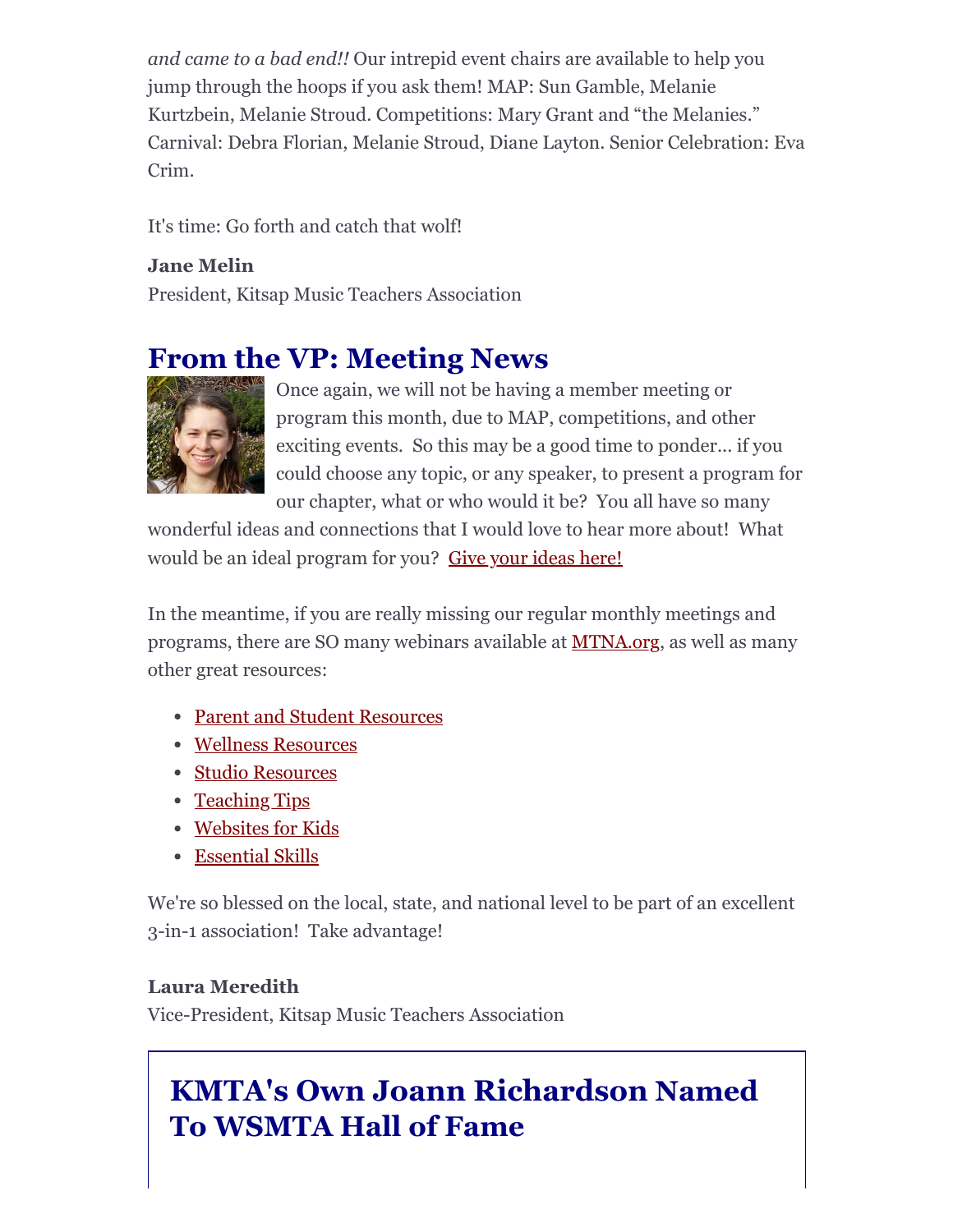

It is my pleasure to announce that Joann Richardson, NCTM has been selected for the WSMTA Hall of Fame for 2020! She will be honored and inducted into the Hall of Fame during a special ceremony during the banquet at the WSMTA State Conference to be held at Washington State University in Pullman on June 17, 2020.

KMTA Chapter members are especially encouraged to attend the Hall of Fame ceremony honoring Joann for her commitment to musical excellence in her teaching and performing,

her years as a dedicated clinician and inventive leader, and for her widespread impact on the lives of young musicians and her colleagues.

The WSMTA Hall of Fame was established in 2002 to give recognition to those in our communities who have demonstrated extraordinary service, and outstanding musicianship and leadership, the qualities for which Joann was chosen. Each year the Hall of Fame committee may select up to three nominees, and this year two other Hall of Fame inductees will join Joann in receiving honors through their exemplary teaching and noble contributions to the musical arts: Kathryn Strickland, NCTM of Gig Harbor Chapter, and Jill Johnson, NCTM of Wenatchee Valley Chapter.

Thank you to the members of Kitsap County Chapter plus friends and students for nominating Joann and writing letters of recommendation for this prestigious honor of membership in the 2020 WSMTA Hall of Fame. Joann is a shining example to us all by her stellar lifetime of spreading the joy of music!

Sincerely, Mary Ellen Cavelti, NCTM

### **Melanie Stroud to open for Greta Matassa Today**

Our own Melanie Stroud is opening for Greta Matassa at the First Sundays Concerts on Bainbridge this Sunday (today!) at 4 pm. 10 vouchers are available with the code KMTA2020Greta on **[brownpapertickets.com](http://brownpapertickets.com/)**. Don't miss this great concert and fun opportunity to support your colleague!

### **Due Dates for Senior Celebration and**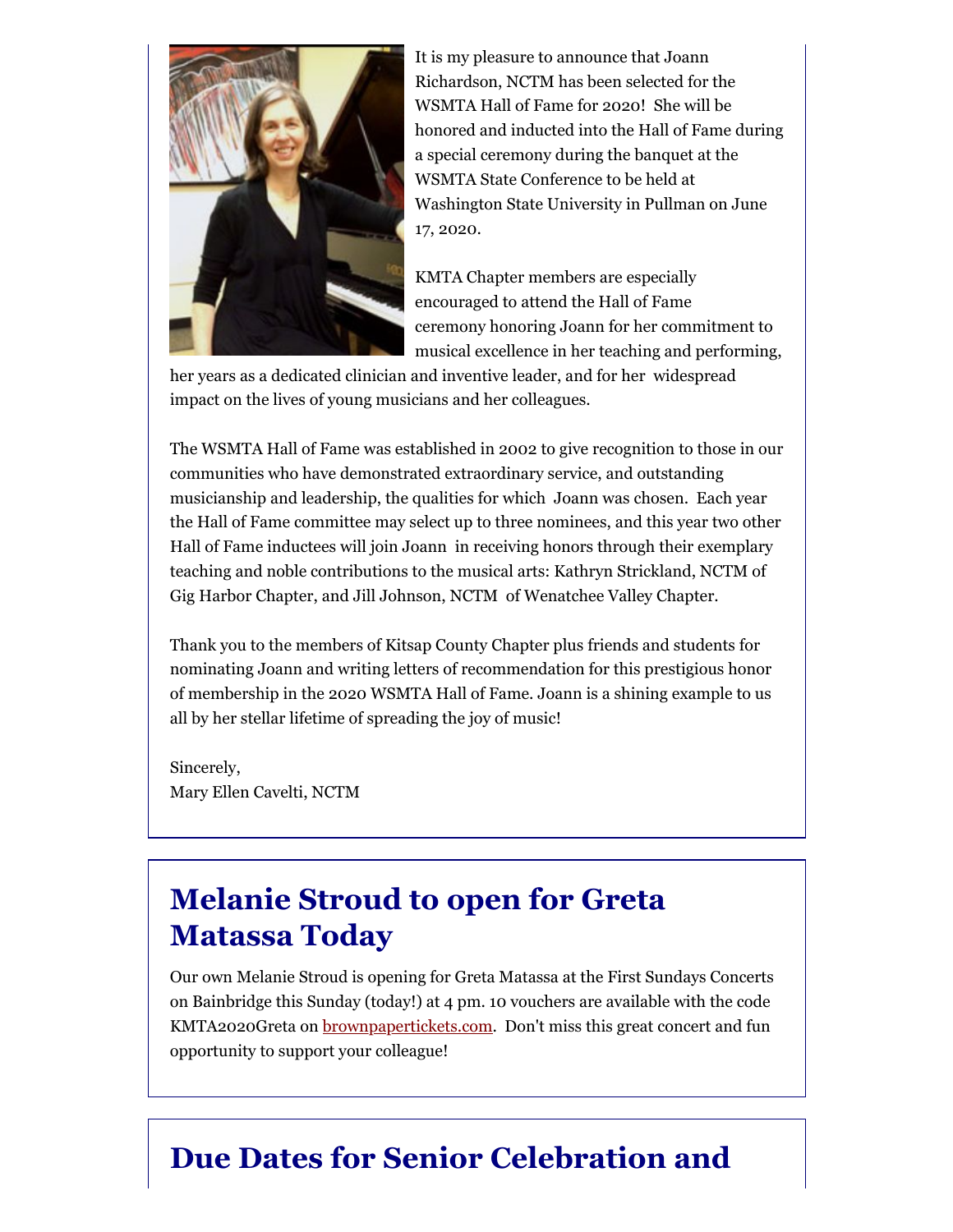### **Outstanding Scholar Awards**

The due date for the Outstanding Scholar Awards is May 1. Please send these to Dianne Johnston at diannej23@comcast.net (I will be out of town.)

The due date for Senior Recital information is April 15. Teachers are asked to submit a list of the names of their Seniors along with the piece they will play, a photo and short bio. Send this info to Eva Crim at emcrim219@gmail.com. The Senior recital is scheduled for May 16 at St. Antony's Episcopal church.

Thanks, Eva Crim

### **KMTA MUSIC CARNIVAL--Registration is now open until March 15**

The KMTA Music Carnival is fast approaching! The KMTA Carnival, sponsored by the Dorothy Woodcock Endowment, incorporates the WSMTA Music Literacy Program (formerly Musicianship Exams) into a fun and festive carnival atmosphere. Each year we continue to expand and improve our event with more activities and fun, and this year is no exception! If you want more information about the actual Carnival Day, please see details on the KMTA website.

The Carnival Day, Saturday, April 25, will run from 11:00 a.m. to approximately 4:00 p.m. Lunch will be available in the gym beginning at 11:30. Students, teachers and parents may bring a lunch, or may purchase lunch items at the Carnival. Exams will continue through the lunchtime hours, with teachers taking turns for breaks. Games and snacks will be available in the gym throughout the hours of the Carnival.

\*\*In an effort to reach out to our community and other local arts organizations, we are again inviting small ensembles to provide live music on the stage during our Carnival hours. If you know of a school or community ensemble that might like to participate, please contact Melanie Stroud with the information, and she will send an official invitation.

If you haven't already done so, please mark your calendars:

\*Training meeting for all examiners Friday, April 17, 9:00 a.m. at CK Presbyterian

Before the regular KMTA meeting.

\*Carnival: Saturday, April 25, 11:00 a.m.-4:00 p.m.

Gateway Fellowship in Poulsbo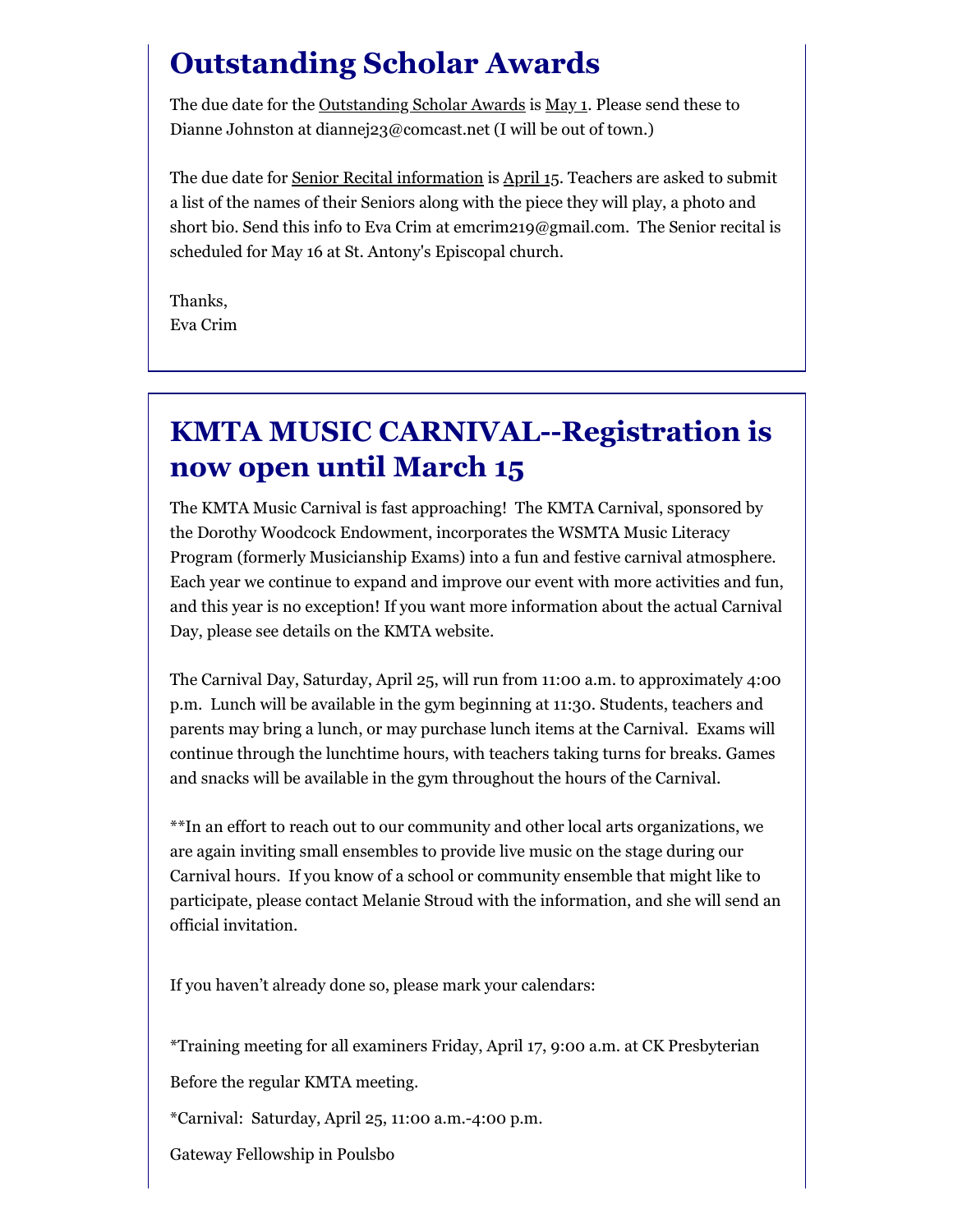\*Setup: Saturday, April 25, 8:30 a.m.

Clean up immediately following the event.

We have a wonderful core group of teachers who have volunteered in various positions. Thank you!! It takes many hands to make this event a success, and we still have a number of jobs to be filled. If you have not yet volunteered, and would like to be involved, please contact Melanie Stroud. We will find a position for you--And a colorful top hat and bow tie! Even if you've never participated before, this is a great opportunity to come check it out! As a small token of appreciation, each member of our volunteer team--student and adult helpers and teachers--will receive a voucher for a free lunch entrée. The finalized Personnel List of teacher job assignments will be posted on the website within the next couple weeks, so please watch for that. \*New this year\* student (13+) and parent volunteers can  $\frac{\text{sign up to volutter online}}{\text{min}}$ ; please direct them to **[this form](https://docs.google.com/forms/d/e/1FAIpQLSfKkDrUMikhE-Szp4ozG5dY41uYD7wz9SxrvO9eBlP-xE6tkw/viewform?usp=sf_link)** (or fill it out for them if they are unable to). They will be contacted individually prior to the Carnival.

#### Steps to Prepare:

1. Go to the [MLP page of the WSMTA website.](https://wsmta.org/programs-for-students/musicianship-examinations/) On this page are listed the forms to download, including an updated MLP Handbook. There is also information to access additional resources to help you and your students prepare for exams.

[2. If you haven't already done so, send each student home with a parent information](http://www.kitsapmusicteachers.org/wp-content/uploads/2020/01/Music-Carnival-information-letter-and-registration-for-parents-2020.doc) letter; permission slips will be done electronically this year.

3. Complete the [registration worksheet,](http://www.kitsapmusicteachers.org/carnivalmlp-registration-worksheet/) using the [handbook](https://wsmta.org/wp-content/uploads/2017/12/MLP_handbook.pdf) to help you determine the appropriate exam levels for each student. Err on the side of success.

[Registrations are due by March 15](https://docs.google.com/forms/d/e/1FAIpQLSeSlvwGCLZlEyj10GZ7hcM0tQ18U43pvR3f_26xMQu6S2YtRQ/viewform?usp=sf_link)**[.](https://docs.google.com/forms/d/e/1FAIpQLSeSlvwGCLZlEyj10GZ7hcM0tQ18U43pvR3f_26xMQu6S2YtRQ/viewform?usp=sf_link)** It is the responsibility of each teacher to prepare your students to be successful. The handbook is a great resource. It is also the responsibility of each teacher to be checking your email and the website for regular updates in the weeks preceding the Carnival. There will be a lot of information available, as well as letters to be sent home with students, and time-sensitive preparations to be taken care of prior to Carnival Day.

Questions: Call, text or email any of us on the committee:

Debra Florian, NCTM, KMTA Music Carnival Chair 360-434-8684, [flostudio@comcast.net](mailto:flostudio@comcast.net)

Dianne Johnston, WSCTM, KMTA Music Literacy Program Co-Chair 360-930-0168, [diannej23@comcast.net](mailto:diannej23@comcast.net)

Melanie Stroud, NCTM, KMTA Carnival Co-Chair 360-434-2117, [melaniejoymusic96@gmail.com](mailto:melaniejoymusic96@gmail.com)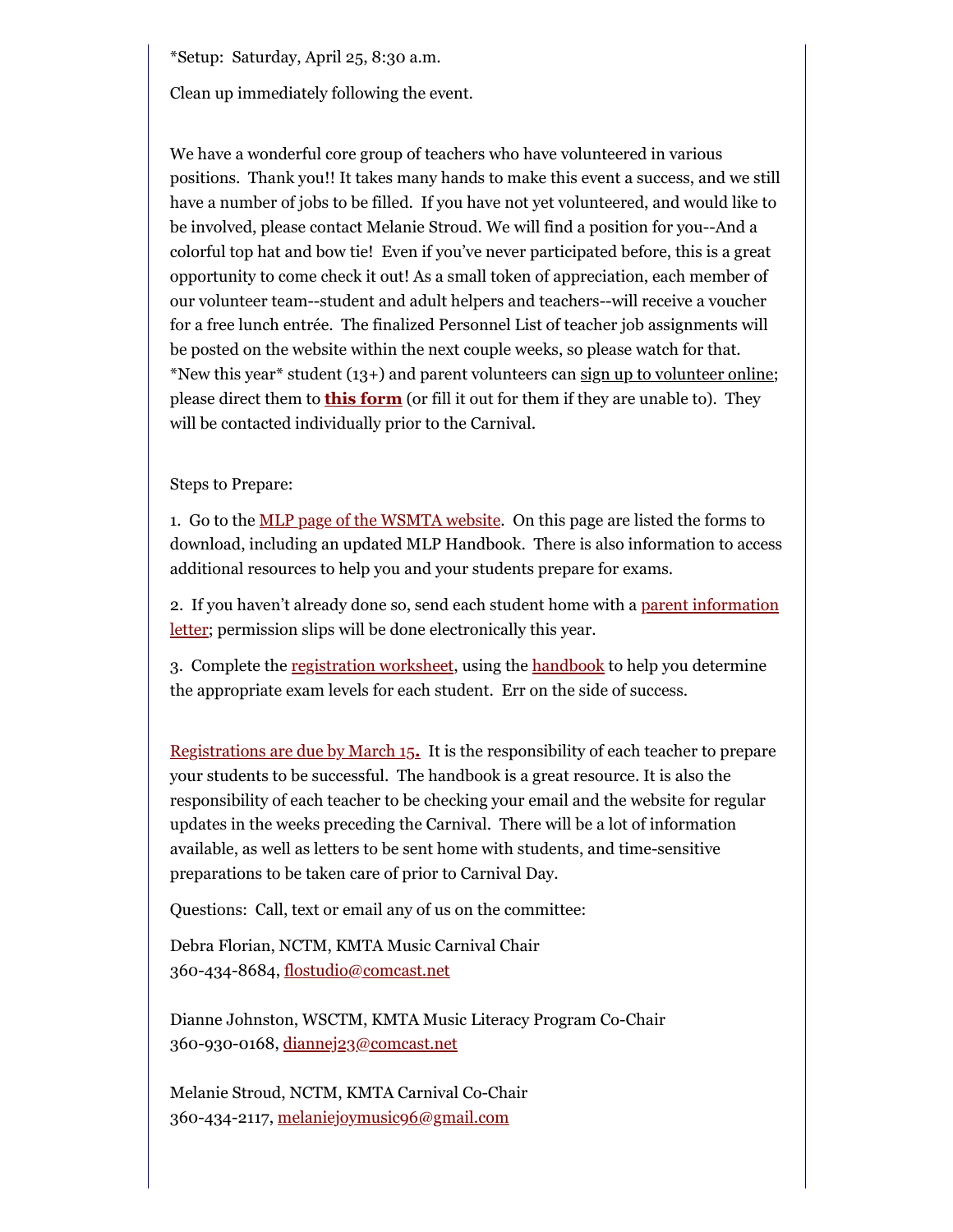### **KMTA Competition Schedule**

In conjunction with **WSMTA State Recitalist Competition** 

*Saturday, March 14, 2020*

*Gateway Fellowship 18901 8th Ave NE Poulsbo, WA 98370*

#### **PIANO DIVISION location: Sanctuary**

9:30 am ~ High School (9th-11th and Senior)

12:00 pm ~ Junior and Elementary

#### **INSTRUMENTAL DIVISION location: Chapel**

9:30 am ~ All Levels

#### **VOCAL DIVISION location: Chapel**

12:00 pm  $\sim$  All Levels

#### **Instructions for students on Competition day:**

\* Arrive 15 minutes prior to your Division start time.

- \* Check in at the main entrance.
- \* Bring a legal copy of your score for the judge.

\* Note: Practice rooms are **not** available to contestants.

### **MAP Honors Recital Selection**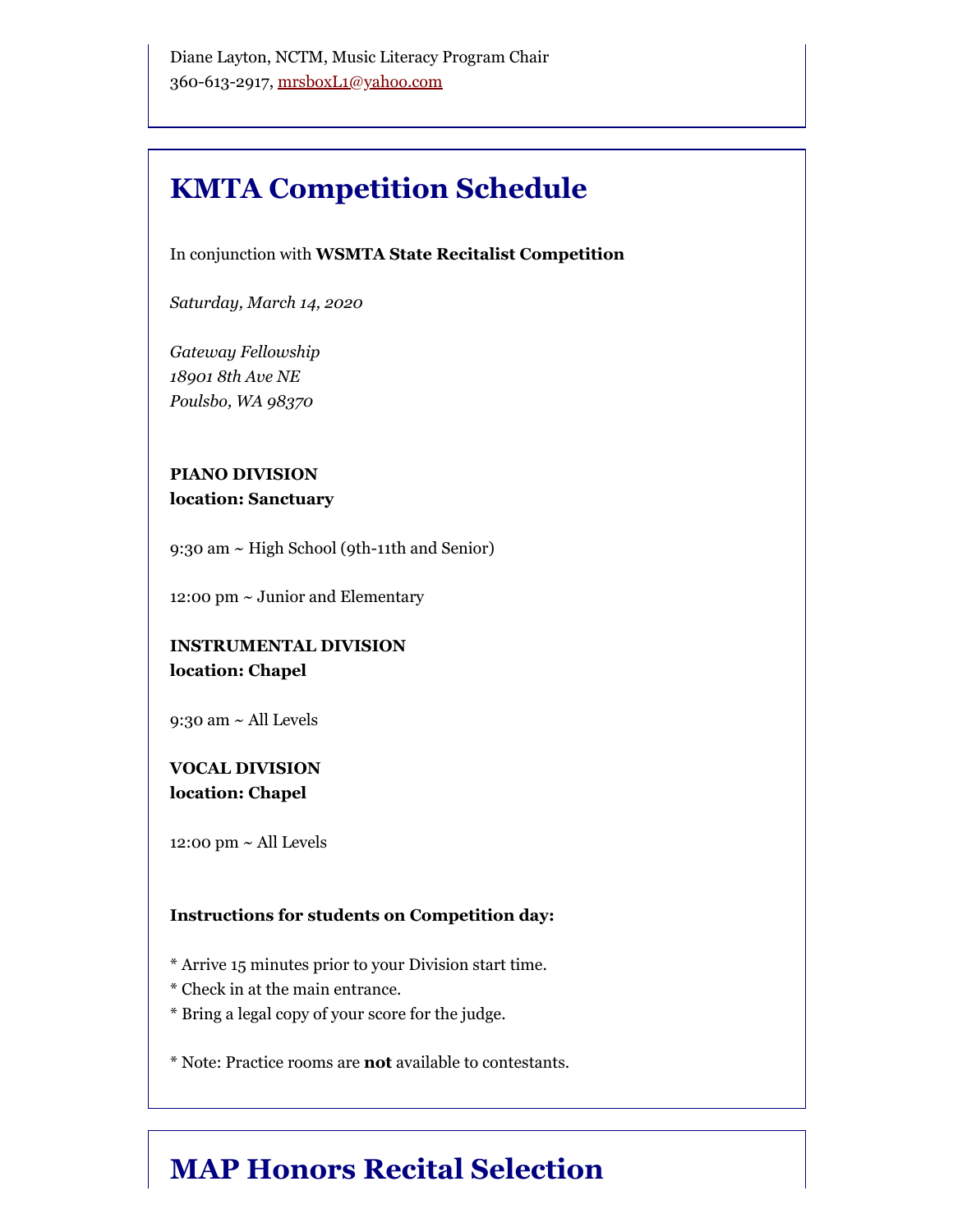Please send your MAP honors recital names and pieces (one per student,) to Eva Crim at emcrim219@gmail.com for piano and voice, or Melanie Kurtzbein at kurtzbein4@gmail.com for strings.

### **Studio space available in Belfair -- Seeking Violin Teachers**

I've opened a new studio in Belfair and rent out rooms to teachers for music, art, languages classes and more. I've had many requests for a violin teacher and wondered if any of you are looking to expand your student base and would want to teach at our studio. Our rooms are affordable starting at only \$10/hour, seat from 5- 15 and are comfortably decorated. We have 3 piano teachers (myself included) and a guitar teacher currently. Our website is [www.joyfulnotestudio.com.](http://www.joyfulnotestudio.com/)

Thank you, Sylvia Keller [Joyfulnotestudio@gmail.com](mailto:Joyfulnotestudio@gmail.com) 360-602-1863

### **No March Membership Meeting**

This is a reminder that there will be no March meeting. Our next membership meeting will be **Friday, April 17th** at 10 am, at Central Kitsap Presbyterian Church in Bremerton.

### **Do you have info to distribute to KMTA?**

Please send all communication items (website updates/documents, email blasts, Quavers articles, etc.) to Melanie Kurtzbein: kurtzbein4@gmail.com . Plain text in an email body and image files work best.

*Quavers* articles should be submitted at least 3 days before the end of the month.